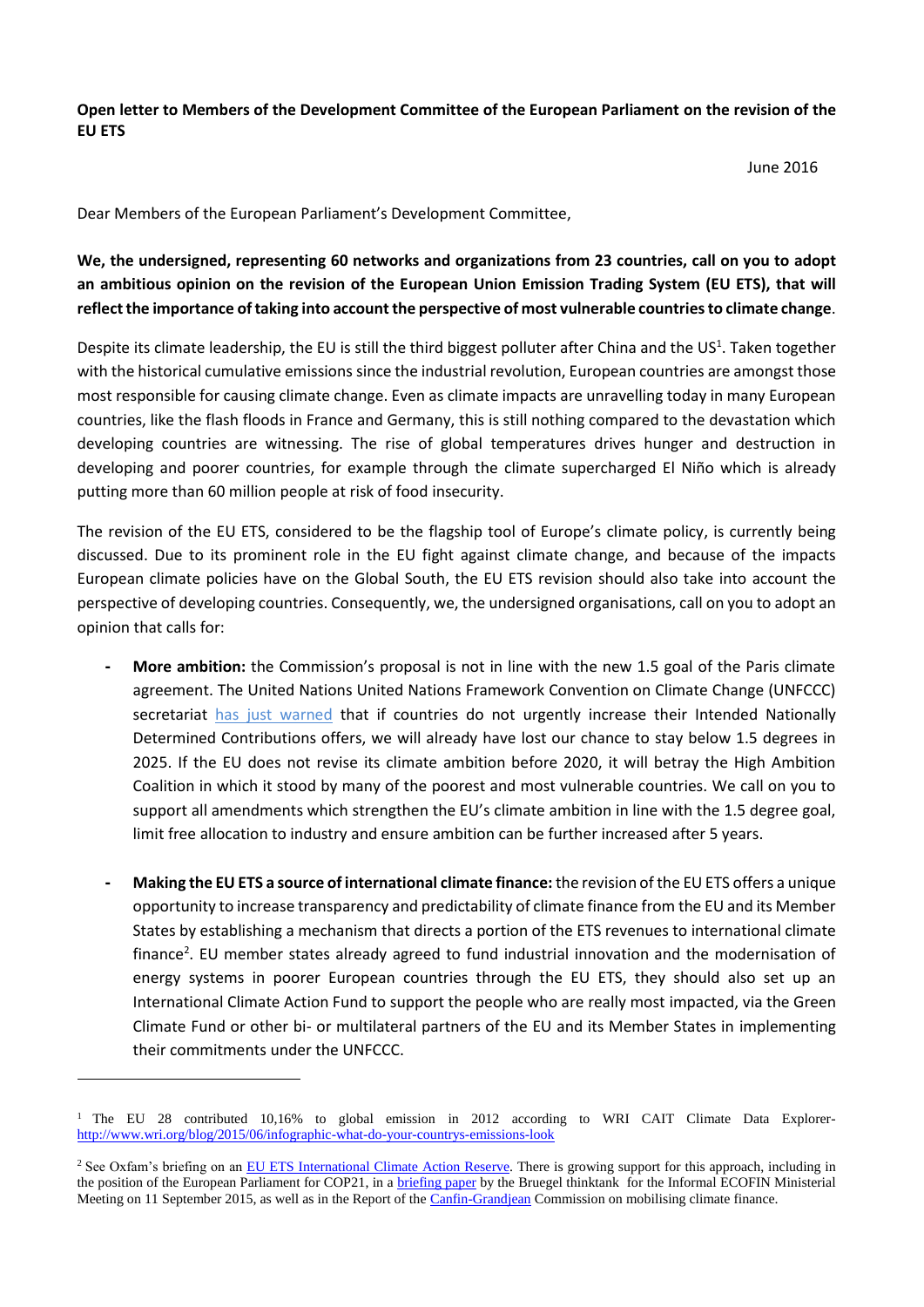**- Fixing the current approach for biomass**: The ETS currently wrongly assumes that the burning of biomass is carbon neutral. This is based on the assumption that emissions from changing carbon stocks are accounted for in the land-use sector (LULUCF). Yet, as most biomass production lacks any kind of sustainability criteria and as land-use accounting is incomplete, this assumption is wrong. The absence of sustainability criteria threatens forests and forest dependent people globally. The zero rating of carbon emissions from biomass needs to be fixed.

We hope that you will be able to support these points in the upcoming DEVE opinion on the EU ETS revision.

Yours Sincerely,

List of organisations supporting, by country:

#### **International**

- ACT Alliance EU
- Oxfam International

#### **Afghanistan**

- Climate change mitigation program

#### **Austria**

Carbon Market Watch

#### **Bangladesh**

- Centre for Coastal Environmental Conservation
- Center for Participatory Research and Development CPRD
- Deepti Bhuban
- Integrated Social Development Effort ISDE
- Organization for Socio-Economic Development AOSED

## **Belgium**

- $11.11.11$
- Africa Europe faith and justice network AEFJN
- Centre national de coopération au Développement CNCD-11.11.11

#### **Burkina Faso**

- Association Faso Enviprotek - AFEP-BURKINA

#### **Cameroon**

- Alternative durables pour le Développement ADD
- Association Camerounaise pour le Développement, l'Entraide Sociale et la Protection de l'Environnement –ACDESPE
- Cercle des chrétiens pour la promotion des louanges, l'adoration, le réveil, l'intercession, le témoignage, l'évangélisation et les actions humanitaires - Mission CLARITE
- Education for all Cameroon EFACAM
- Global Forestry Conclave and Sustainable Development
- Green Horizon

#### **Canada**

Canadian Voice of Women for Peace

## - ClimateFast

## **Côte d'Ivoire**

Action Citoyenne pour le Développement Humain – ACDH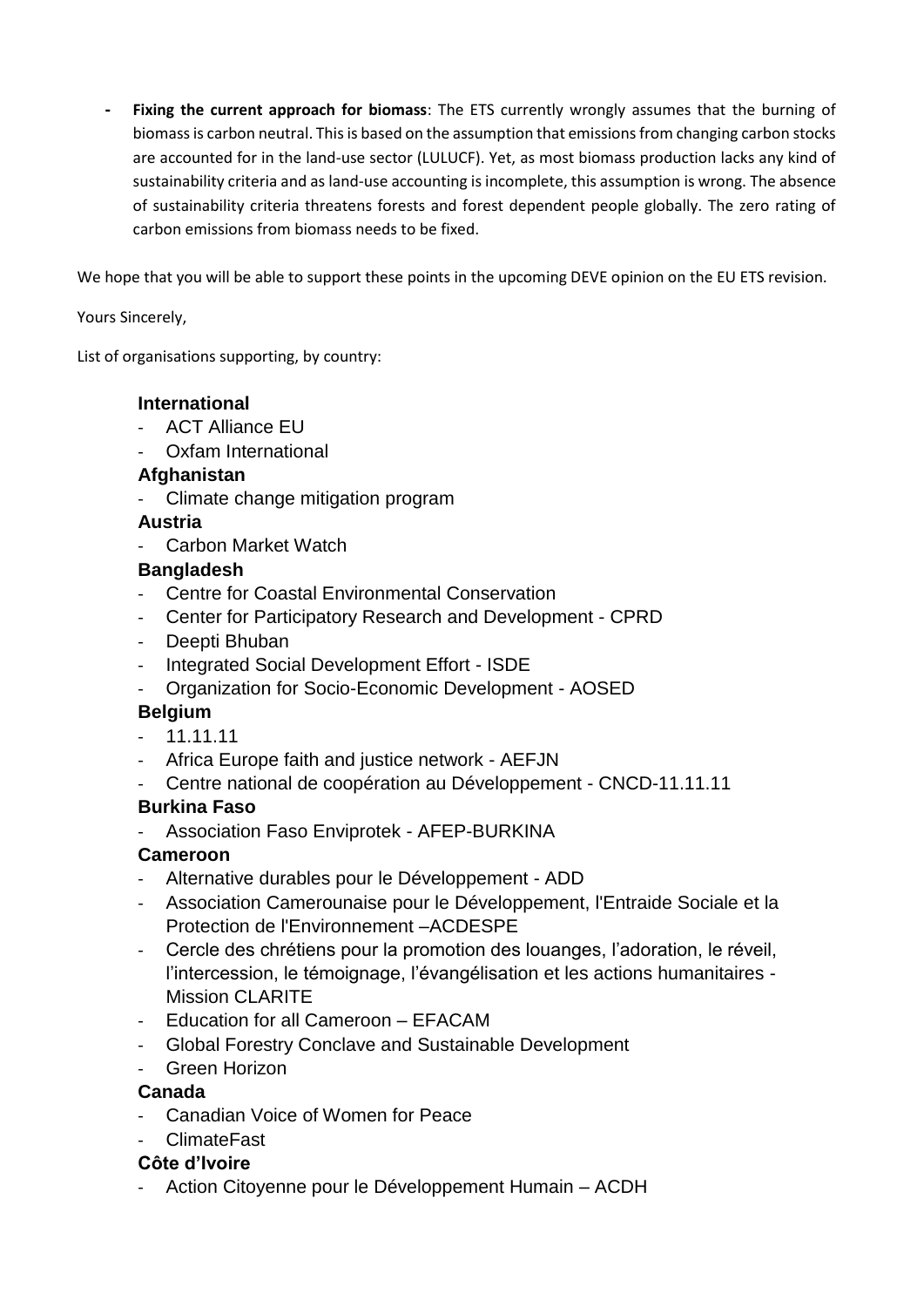## **Democratic Republic of Congo**

- Jeunes Volontaires pour l'Environnement - JVE-RDC

# **Djibouti**

- Ecologie du village - EVA

## **Germany**

- Bread for the World
- Klima ohne Grenzen gemeinnützige Gesellschaft mbH

## **Ghana**

- Vision for Empowerment & Relief Services for the Needy - VERS

## **Guinea**

- Carbone Guinée
- ONG Développement pour tous

## **India**

- All India Forum of forest Movements
- Anekal Read centre
- Fair Climate Network
- Global Human Rights Communications
- Gujarat Forum on CDM
- Human Rights Initiative Manipur HRI Manipur
- India Development project
- Indian Network on Ethics and Climate Change INECC
- Integrated Rural Development of Weaker section in India IRDWSI
- Lok prerna
- Orissa Development Action Forum ODAF
- ParyavaranMitra
- PRAG JOTHI Society
- Regional Centre for Development Cooperation RCDC
- Rural Education for Development Society REDS Tumkur
- Socio-Economic & Ecological Development SEED
- Udyama
- VIKALP
- Vikas Sahyog Pratishthan
- Zeliangrong Baud

# **Mauritius**

- Mauritius Council for Development, Environmental Studies and Conservation

## **Nepal**

- Forum for Nature Protection NGO
- Global South initiative

# **The Netherlands**

**Hivos** 

## **Nigeria**

- Climate Change Network Nigeria

# **Senegal**

- ENDA Tiers Monde

## **Tanzania**

- Climate Action Network Tanzania